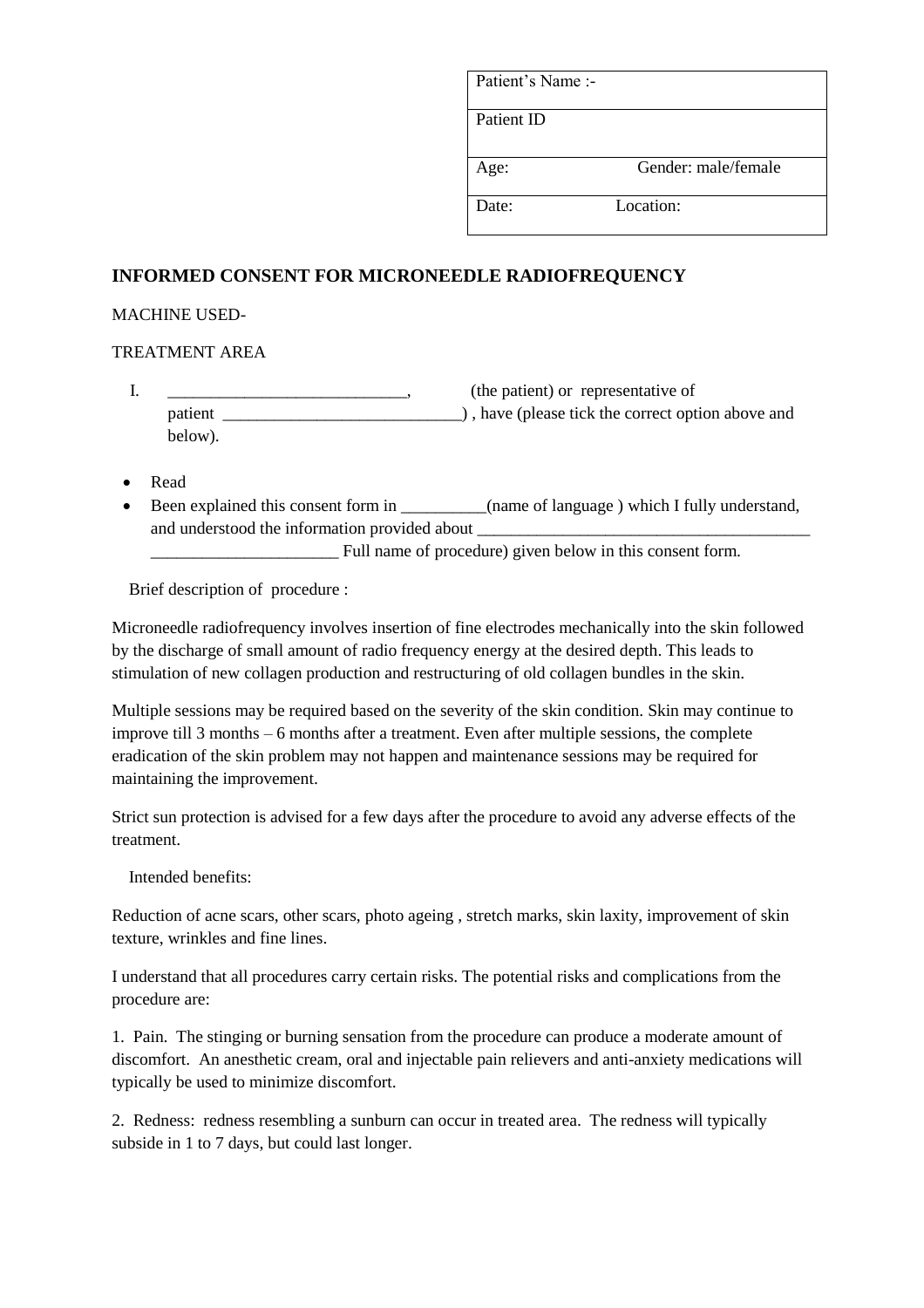3. Swelling: Treatment may cause swelling which subsides in 1 to 7 days and can be minimized with application of cool water compresses.

5. Skin darkening: Darkening of the skin rarely occurs in the treated areas and will usually fade within 1 to 6 months. This reaction is more common when treated areas are exposed to the sun. It is extremely important to protect the treated area from sun exposure with a hat and sunscreen for 6 weeks after treatment and carefully adhere to all post-treatment instructions.

6. Blisters or scabs: Blistering is uncommon but can develop with treatment. Blisters will go away within 2 to 5 days and may be followed by a scab. The scab will disappear during the natural wound healing process of the skin. During this time, the area should not be manipulated or picked, which can lead to scarring.

7. Infection: Swelling, crusting, pain, or fever could indicate an infection or reactivation of cold sores or fever blisters. This may require use of topical or oral antibiotics and/or antiviral agents.

8. Acneiform eruptions: Breakouts from acne have been reported to occur after treatment with laser resurfacing. If this occurs, topical or oral antibiotics may be required.

9. Scarring: There is a risk of skin scarring, including abnormal raised and/or depressed scars with any resurfacing procedure. Careful adherence to all advised postoperative instructions will help reduce the possibility of this occurrence.

10. Lesion persistence or failure to respond: Some skin conditions may not improve or go away completely despite the best efforts made by the doctor. No guarantees can be made regarding any individual's response to treatment.

11. Additional side effects: There are risks associated with any procedure. Since it is impossible to state every risk or complication that may occur as a result of treatment, the possible risks and complications listed here may be incomplete. There may be risks or complications associated with this treatment that are not yet reported in the literature.

The treatment is contraindicated in patients currently taking anti-coagulants, active skin infection, compromised immune system, impaired healing (e.g. keloid scar formers), pregnancy, and pacemaker

I have been explained the implications of not undergoing this procedure and the alternative methods of treatment like medical treatment, fractional lasers, chemical peels, dermabrasion, microneedling and botulinum toxin and fillers.

## COST AND PAYMENT POLICY:

I have been explained about the cost of each session which is Rs\_\_\_\_

I am going to pay per session / package basis. Package if opted for includes minimum number of sessions and I have to pay accordingly if any additional sessions or treatments are required.

I am now aware of the intended benefits, possible risks & complications, and available alternatives to the said procedure. I am also aware that results of any procedure can vary from patient to patient and I declare that no guarantees have been made to me regarding success of this procedure. I am aware that while majority of patients have an uneventful procedure and recovery, few cases may be associated with complications. I am aware of the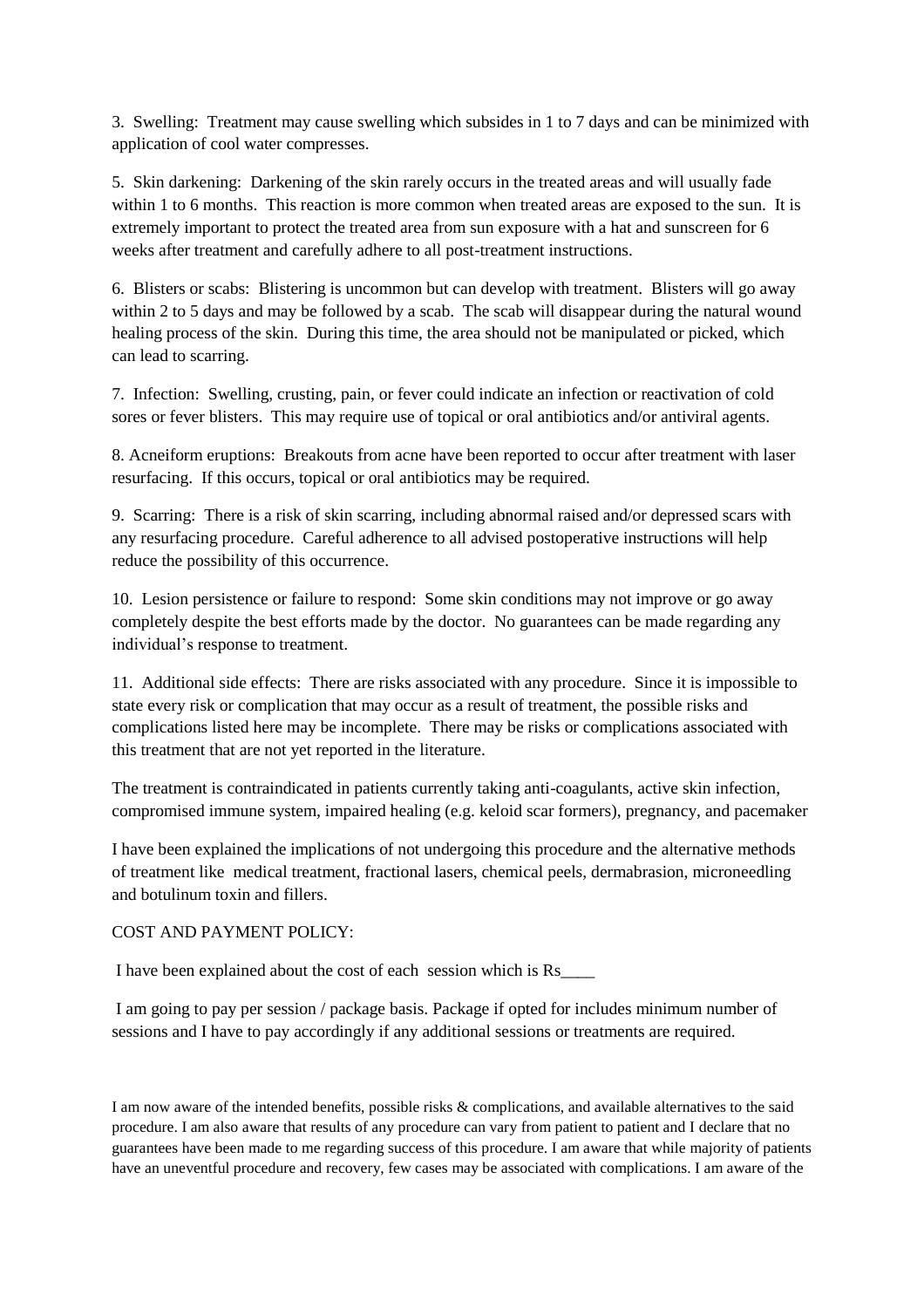common risks and complications associated with this procedure and understand that it is not possible to list all possible risks and complications of any procedure.

I also understand that sometimes a planned procedure may need to be postponed or cancelled if patients clinical condition demands or due to any unforeseen technical reason. I am also aware that I can withdraw my consent at any point of time at my own risk and consequences, by submitting the withdrawal in writing.

I understand that if medical exigencies demand, further or alternative procedural measures may need to be carried out and in such case there may be difference in the planned and actual procedure.

I am now also aware that during the course of this procedure, the doctor will be assisted by medical and paramedical team, and that the doctor may seek consultation/assistance from relevant specialists if the need arises.

I agree to observing, photography (Still/video/televising) of the procedure ( including my diagnosis /reports pathology, radiology, etc)for academic /medical/medico-legal purposes , provided my identity is not revealed by such acts. I also agree to my clinical details being shared for scientific publications if my identity is not disclosed.

I am also aware of the expected course after the procedure and the post procedural care to be taken .

I declare that I have received & fully understood the information provided in this consent form, that I have given an opportunity to ask questions relating to my alignment, the procedure being performed, its risks, consequences, alternatives, potential; complications and intended benefits and recovery and that all my questions have been answered to my entire satisfaction and there are no misconceptions or false hopes in my mind. I further declare that all fields ( of this form) requiring insertion or completion were filled in my presence at the time of my signing this form.

For the above mentioned operation (s)/procedures(s) that I have been made aware of, I give my consent voluntarily to Dr. (Name of doctor performing the procedure) for carrying out the said procedure on [ ] myself or [ ] my above named patient being fully aware of the nature, potential risks and complications, intended benefits and possible alternatives.

I, above named patient, named patients representative, do further hereby declare that I am above 18 years of age as on the date of signing this form, mentally sound and am giving consent without any fear, threat or false misconception.

|                      | Signature/thumb impression                | Name                                  |
|----------------------|-------------------------------------------|---------------------------------------|
| Patient              |                                           |                                       |
| Surrogate/Guardian   |                                           |                                       |
| (if applicable#)     |                                           | (Write name relationship with patient |
| Reason for surrogate | Patient is unable to give consent because |                                       |
| Consent              |                                           |                                       |